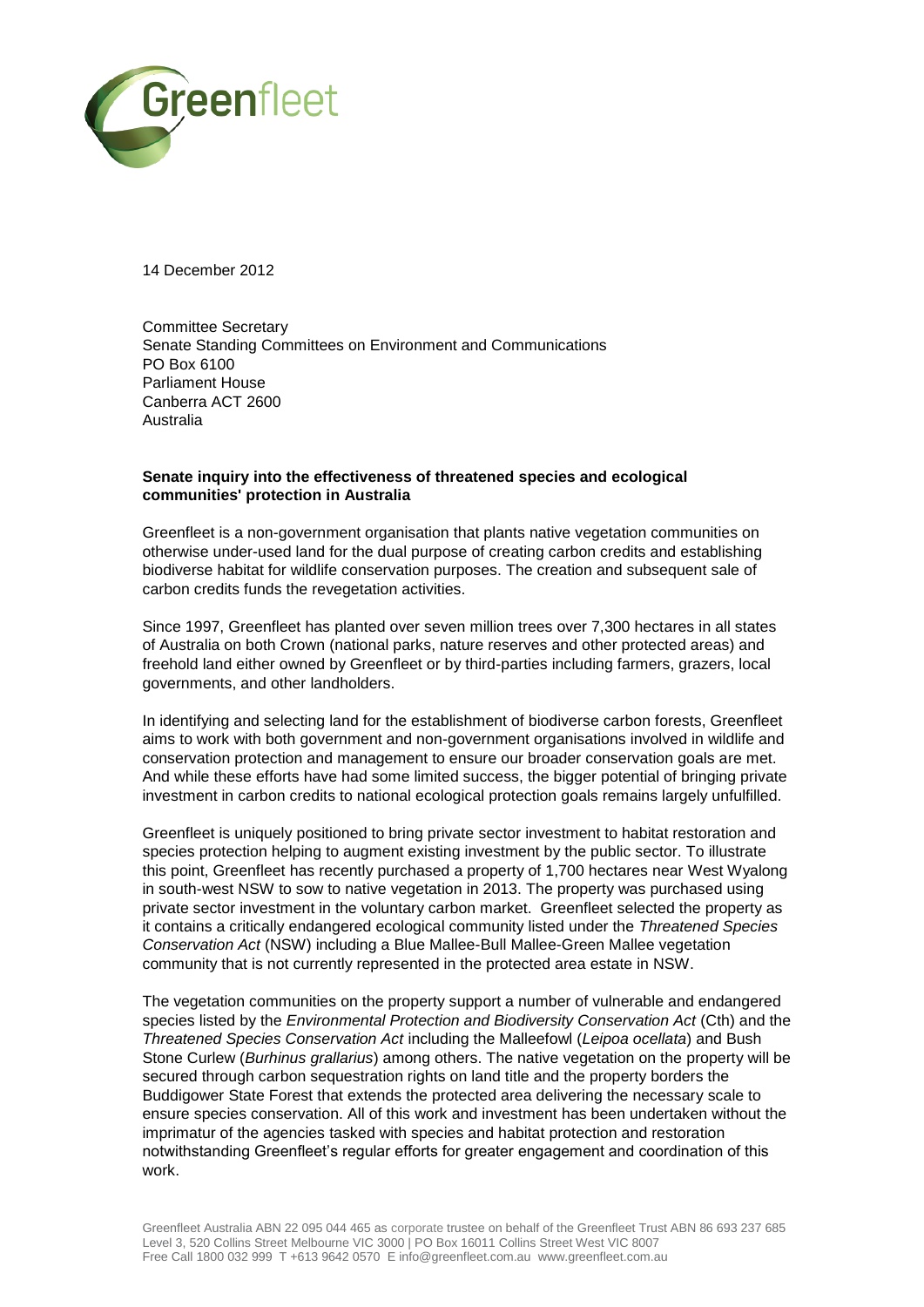

The carbon market has been heralded as a mechanism by which private sector funds can be accessed to fund biodiverse revegetation works by generating carbon credits under the Carbon Farming Initiative (CFI). We note however, the following failures at both Federal and State Government levels which compromise optimising the market's potential to restore biodiverse communities.

- 1. The Department of Climate Change & Energy Efficiency (DCCEE) did not mandate that a biodiverse mixture of only local species can be used to generate carbon credits (as is the case under the Californian scheme) and have thus allowed vast areas of land to be planted under monoculture – a missed opportunity to restore permanent ecological communities.
- 2. DCCEE has not included biodiverse revegetation works within Australia's conservation reserves (including National parks) in the Positive List<sup>1</sup> on the premise that they *might* occur anyway. Greenfleet has extensive experience in dealing with National Park agencies across several states and we are confident that the funding we brought was the only funding for large scale revegetation works in those states for several years – ie it is not common practice<sup>2</sup>. Excluding conservation reserves from the Positive List creates an extra barrier for undertaking biodiverse plantings in areas already recognised as high priority and again represents as missed opportunity to restore permanent ecological communities.
- 3. Carbon sequestration rights (ie rights to carbon on land) are property rights controlled by the States. By and large, state governments have failed to keep relevant legislation up to date such that CSR can be recognised on conservation reserves owned by the Crown. This failure to update legislation has happened despite there being active federal debate on the implementation of a compliance carbon market for at least the last 6 years.

Only Victoria and WA have legislation in place that allows the CSR to be recognised on crown land or in National Parks. Despite the Victorian Climate Change Act's passage in 2010, which allows CSR to be recognised on Crown Land, to date no agreement nor policy statement regarding implementing this aspect of the legislation has been made.

In other states, such as NSW legislation does not allow for recognition of CSR in National Parks or crown land. We have brought this issue to the attention of the relevant state agencies for several years however there is no tangible progress to make sure that the potential to access the carbon market to undertake biodiverse revegetation projects is realised.

Greenfleet remains committed to establishing permanent biodiverse forests as carbon sinks and looks to work with government agencies across both state and federal agencies however, we remain frustrated by slow progress in ensuring that the opportunity to access private funds for public conservation and the benefits that laying the basis for additional habitat in areas of high priority can bring.

 1 The Positive List streamlines tests of additionality by identifying activities that are deemed to go beyond common practice in the relevant industry or environment.<br><sup>2</sup> The Biodiversity Fund brought federally funded grapte to the equati

The Biodiversity Fund brought federally funded grants to the several national parks in 2012 but we note that state contributions towards revegetation works in national parks are very limited.